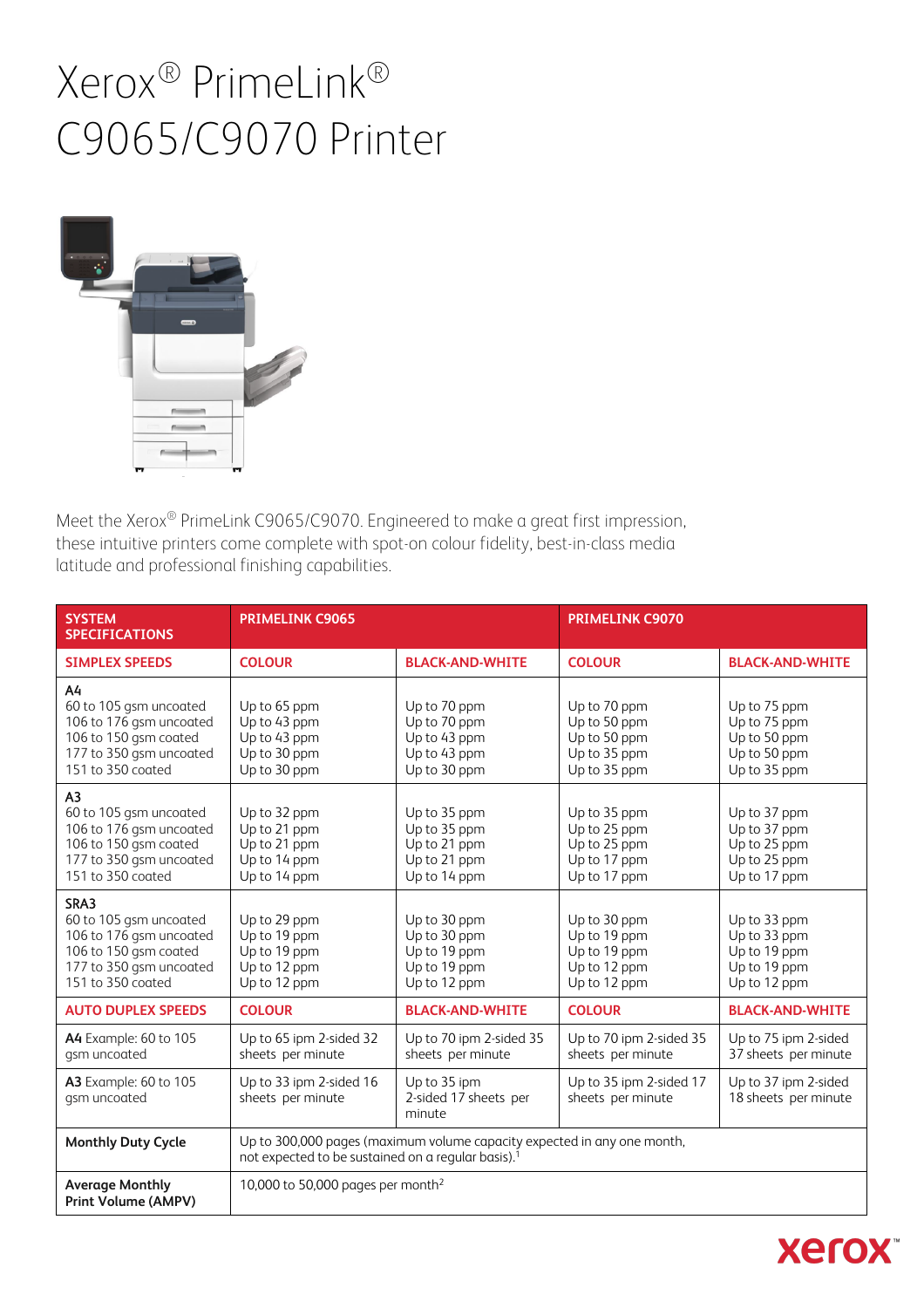| <b>Technology</b>                             | Xerox® EA-Eco toner with Ultra Low Melt Technology (2400 x 2400 dots per inch)                                                                                                                                                                                                                                                                                                                                                                                                                                                                                                                                                                                                                                                                                                                                                                                                                                                                                                                                                                                                                                                                                                                                                                                                                                                                                                                                                                                                                                                                                                                                                                                    |  |
|-----------------------------------------------|-------------------------------------------------------------------------------------------------------------------------------------------------------------------------------------------------------------------------------------------------------------------------------------------------------------------------------------------------------------------------------------------------------------------------------------------------------------------------------------------------------------------------------------------------------------------------------------------------------------------------------------------------------------------------------------------------------------------------------------------------------------------------------------------------------------------------------------------------------------------------------------------------------------------------------------------------------------------------------------------------------------------------------------------------------------------------------------------------------------------------------------------------------------------------------------------------------------------------------------------------------------------------------------------------------------------------------------------------------------------------------------------------------------------------------------------------------------------------------------------------------------------------------------------------------------------------------------------------------------------------------------------------------------------|--|
| <b>Control Panel Languages</b>                | International English, International French, Italian, German, International Spanish, Dutch, Brazilian<br>Portuguese, Swedish, Norwegian, Danish, Finnish, Turkish, Greek, Russian, Czech, Polish, Hungarian,<br>Romanian, Catalan                                                                                                                                                                                                                                                                                                                                                                                                                                                                                                                                                                                                                                                                                                                                                                                                                                                                                                                                                                                                                                                                                                                                                                                                                                                                                                                                                                                                                                 |  |
| <b>ACCESSORIES</b>                            |                                                                                                                                                                                                                                                                                                                                                                                                                                                                                                                                                                                                                                                                                                                                                                                                                                                                                                                                                                                                                                                                                                                                                                                                                                                                                                                                                                                                                                                                                                                                                                                                                                                                   |  |
| Optional                                      | Xerox® EX-c C9065/C9070 Print Server Powered by Fiery®<br>Xerox® EX-i C9065/C9070 Print Server Powered by Fiery®<br>Xerox® EX C9065/C9070 Print Server Powered by Fiery®<br>Simple Catch Tray (Europe only)<br>Offset Catch Tray<br>High Capacity Feeder (A4)<br>1-Tray Oversized High Capacity Feeder with Storage Cabinet<br>2-Tray Oversized High Capacity Feeder<br><b>Interface Decurler Module</b><br>Xerox® Business Ready Finisher (requires a Vertical Transport Kit)<br>Xerox® Business Ready Finisher Booklet Maker (requires a Vertical Transport Kit)<br>Xerox® Production Ready Finisher (requires Interface Decurler Module)<br>Xerox® Production Ready Booklet Maker Finisher (requires Interface Decurler Module)<br>Xerox® Production Ready Finisher Plus (includes PFIM Partner Finishing Interface Module;<br>requires Interface Decurler Module)<br>XLS Extension Tray Kits<br>Plockmatic Pro50/35 <sup>™</sup> Booklet Maker<br>Xerox® C/Z Folder<br>Xerox <sup>®</sup> Basic Punch<br>OHCF Chute<br>MSI Assembly Kit<br>Swedish 4-Hole Punch<br>Envelope Fuser Kit<br>Simple Offset Catch Tray<br><b>Banner Feed Extension Long</b><br>USB HUB Kit<br>GBC <sup>®</sup> AdvancedPunch <sup>™</sup> Pro<br>Xerox® Crease/Two-sided Trimmer<br>Xerox® SquareFold® Trimmer Module<br>Xerox® Inserter<br>Convenience Stapler<br>Foreign Device Interface Kit<br><b>Mobility Plate</b><br>PostScript Kit<br>VOIP Fax (SW) Kit<br>Fax Kits (1 or 3 Line; requires fax installation kit)<br>Server Fax Kit<br>Xerox® Workplace Suite, Xerox® Workplace Cloud<br>For More information on Xerox® Apps and Solutions, visit www.xerox.com/AppGallery. |  |
| <b>ELECTRICAL REQUIREMENTS</b>                |                                                                                                                                                                                                                                                                                                                                                                                                                                                                                                                                                                                                                                                                                                                                                                                                                                                                                                                                                                                                                                                                                                                                                                                                                                                                                                                                                                                                                                                                                                                                                                                                                                                                   |  |
| <b>Europe</b>                                 | Voltage: 220-240V<br>Frequency: 50/60 Hz +/- 3%, 10 A                                                                                                                                                                                                                                                                                                                                                                                                                                                                                                                                                                                                                                                                                                                                                                                                                                                                                                                                                                                                                                                                                                                                                                                                                                                                                                                                                                                                                                                                                                                                                                                                             |  |
| <b>Accessories</b><br>Europe:                 | Each module requires 220V, 10 A                                                                                                                                                                                                                                                                                                                                                                                                                                                                                                                                                                                                                                                                                                                                                                                                                                                                                                                                                                                                                                                                                                                                                                                                                                                                                                                                                                                                                                                                                                                                                                                                                                   |  |
| <b>POWER CONSUMPTION</b>                      |                                                                                                                                                                                                                                                                                                                                                                                                                                                                                                                                                                                                                                                                                                                                                                                                                                                                                                                                                                                                                                                                                                                                                                                                                                                                                                                                                                                                                                                                                                                                                                                                                                                                   |  |
| <b>Running (Average)</b>                      | PrimeLink C9065: 1,052 watts; PrimeLink C9070: 1,250 watts                                                                                                                                                                                                                                                                                                                                                                                                                                                                                                                                                                                                                                                                                                                                                                                                                                                                                                                                                                                                                                                                                                                                                                                                                                                                                                                                                                                                                                                                                                                                                                                                        |  |
| Sleep Mode (Average)                          | 3 watts (Default time to Sleep mode = 1 min.)                                                                                                                                                                                                                                                                                                                                                                                                                                                                                                                                                                                                                                                                                                                                                                                                                                                                                                                                                                                                                                                                                                                                                                                                                                                                                                                                                                                                                                                                                                                                                                                                                     |  |
| <b>Low Power Mode</b><br><b>Recovery Time</b> | Less than 20 seconds                                                                                                                                                                                                                                                                                                                                                                                                                                                                                                                                                                                                                                                                                                                                                                                                                                                                                                                                                                                                                                                                                                                                                                                                                                                                                                                                                                                                                                                                                                                                                                                                                                              |  |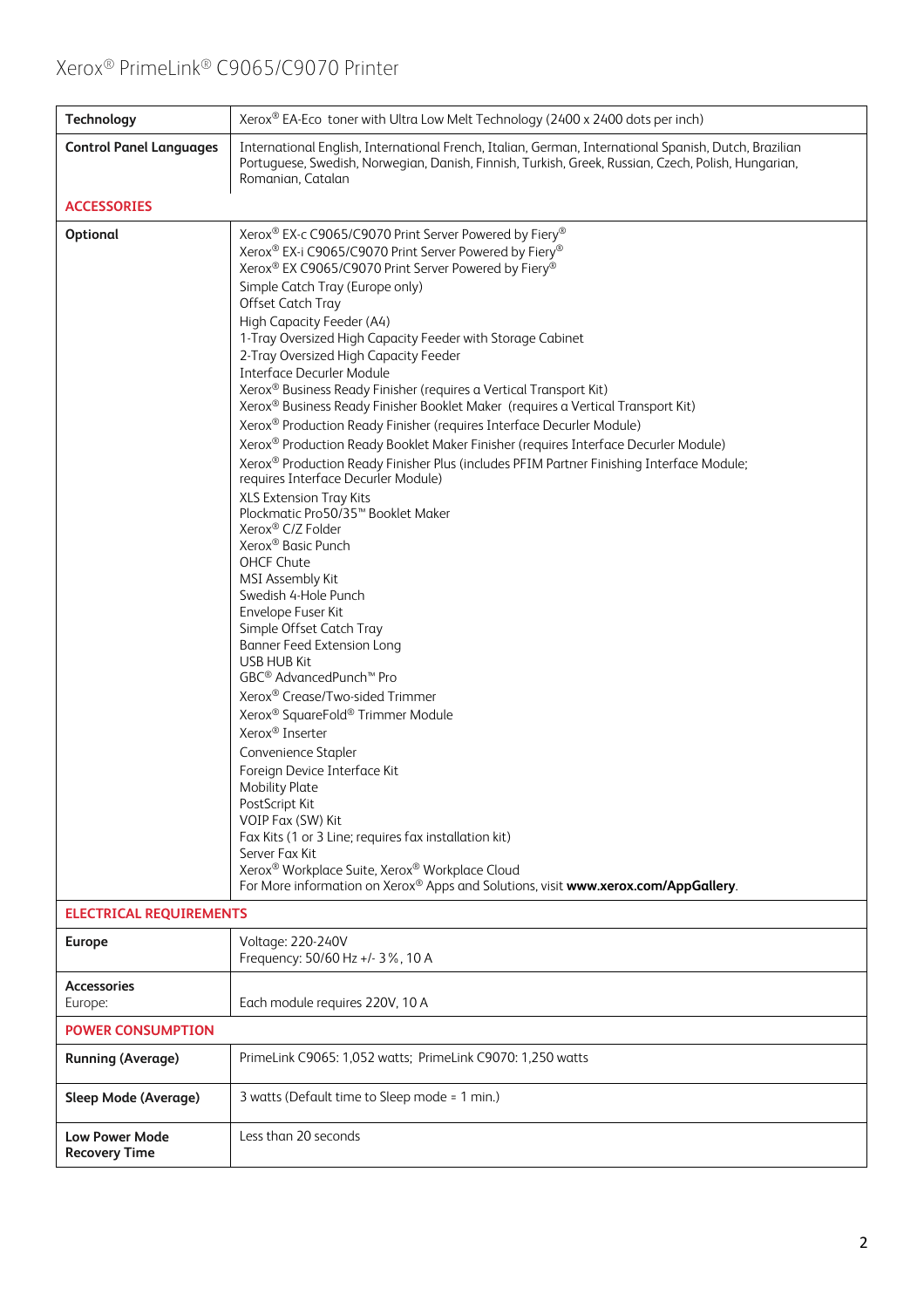| <b>OPERATING ENVIRONMENT</b>                                                                              |                                                                                                                                                                                                                                                                                                                                        |                                                                                      |               |
|-----------------------------------------------------------------------------------------------------------|----------------------------------------------------------------------------------------------------------------------------------------------------------------------------------------------------------------------------------------------------------------------------------------------------------------------------------------|--------------------------------------------------------------------------------------|---------------|
| <b>Required Temperature</b><br>Range                                                                      | 10° to 28° C (Relative Humidity less than 62.5% when temp is 32° C or less)                                                                                                                                                                                                                                                            |                                                                                      |               |
| <b>Required Relative</b><br>Humidity                                                                      | 15% to 85% (no condensation)                                                                                                                                                                                                                                                                                                           |                                                                                      |               |
| <b>Sound Power Levels</b>                                                                                 | Operating: 6.8 B(A); Standby: 3.6 B(A)                                                                                                                                                                                                                                                                                                 |                                                                                      |               |
| <b>Sound Pressure Levels</b>                                                                              | Operating: 56 dB(A); Standby: 18 dB(A)                                                                                                                                                                                                                                                                                                 |                                                                                      |               |
| <b>Weight (approximate</b><br>base unit only)                                                             | 273 kg                                                                                                                                                                                                                                                                                                                                 |                                                                                      |               |
| <b>DIMENSIONS</b>                                                                                         | <b>WIDTH</b>                                                                                                                                                                                                                                                                                                                           | <b>DEPTH</b>                                                                         | <b>HEIGHT</b> |
| <b>Base Unit w/ Offset</b><br><b>Catch Tray</b>                                                           | 1,574 mm                                                                                                                                                                                                                                                                                                                               | 803.5 mm                                                                             | 1,391.5 mm    |
| <b>Base Unit w/ Business</b><br><b>Ready Finisher</b>                                                     | 2,009 mm                                                                                                                                                                                                                                                                                                                               | 803.5 mm                                                                             | 1,391.5 mm    |
| <b>Base Unit w/ Business</b><br><b>Ready Booklet Maker</b><br><b>Finisher</b>                             | 2,068 mm                                                                                                                                                                                                                                                                                                                               | 803.5 mm                                                                             | 1,391.5 mm    |
| <b>Base Unit w/ Business</b><br><b>Ready Booklet Maker</b><br>Finisher and C Fold / Z<br><b>Fold Unit</b> | 2,301 mm                                                                                                                                                                                                                                                                                                                               | 803.5 mm                                                                             | 1,391.5 mm    |
| <b>Base Unit w/ Production</b><br><b>Ready Finisher</b>                                                   | 2,120.63 mm                                                                                                                                                                                                                                                                                                                            | 803.5 mm                                                                             | 1,391.5 mm    |
| <b>Base Unit w/ Production</b><br><b>Ready Booklet Maker</b><br>Finisher                                  | 2,399.43 mm                                                                                                                                                                                                                                                                                                                            | 803.5 mm                                                                             | 1,391.5 mm    |
| Xerox <sup>®</sup> Crease/<br><b>Two-sided Trimmer</b>                                                    | 760.5 mm                                                                                                                                                                                                                                                                                                                               | 714.3 mm                                                                             | 991.5 mm      |
| <b>Interface Decurler</b><br>Module                                                                       | 340 mm                                                                                                                                                                                                                                                                                                                                 | 724.3 mm                                                                             | 991.5 mm      |
| Xerox <sup>®</sup> SquareFold <sup>®</sup><br><b>Trimmer</b>                                              | 1,066.3 mm                                                                                                                                                                                                                                                                                                                             | 724 mm                                                                               | 558.8 mm      |
| <b>High Capacity Feeder</b>                                                                               | 389 mm                                                                                                                                                                                                                                                                                                                                 | 614 mm                                                                               | 377 mm        |
| <b>One Tray Oversized High</b><br><b>Capacity Feeder</b>                                                  | 988 mm                                                                                                                                                                                                                                                                                                                                 | 762 mm                                                                               | 992 mm        |
| Two Tray Oversized High<br><b>Capacity Feeder</b>                                                         | 988 mm                                                                                                                                                                                                                                                                                                                                 | 762 mm                                                                               | 992 mm        |
| <b>CERTIFICATIONS</b>                                                                                     |                                                                                                                                                                                                                                                                                                                                        | To view the latest list of certifications, go to www.xerox.com/OfficeCertifications. |               |
| <b>Graphic Arts Credentials</b>                                                                           | <b>FOGRA</b> certification*<br>PANTONE <sup>®</sup> Matching System <sup>*</sup><br>PANTONE GOE*<br>PANTONE PLUS*<br>Adobe® PDF Print Engine*<br>Adobe <sup>®</sup> PostScript <sup>®</sup> 3 <sup>™</sup> (certified)<br>IDEAlliance Digital Press Certified to GRACoL® specifications<br>*requires an additional Print Server option |                                                                                      |               |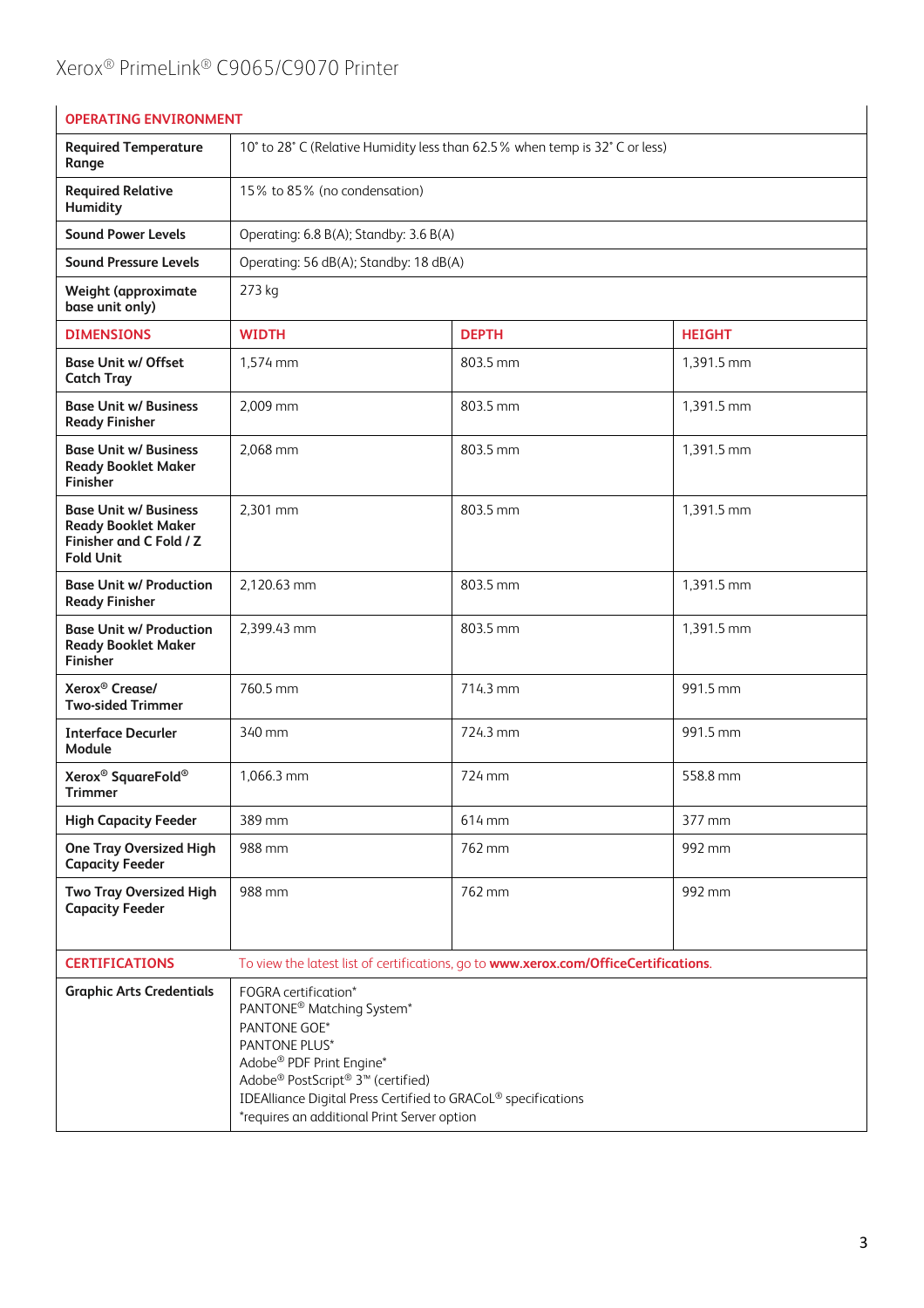| <b>PAPER HANDLING</b>                      |                                                                                                                                                                                                                                                     |
|--------------------------------------------|-----------------------------------------------------------------------------------------------------------------------------------------------------------------------------------------------------------------------------------------------------|
|                                            | SINGLE-PASS DUPLEX AUTOMATIC DOCUMENT FEEDER (DADF) - NETWORK SCANNING                                                                                                                                                                              |
| Capacity <sup>3</sup>                      | 250 sheets of plain paper - 75 gsm                                                                                                                                                                                                                  |
| <b>Speed</b>                               | Up to 270 ipm colour / 270 ipm black-and-white (2-sided, A4)                                                                                                                                                                                        |
| <b>Paper Sizes</b>                         | Custom sizes: A5 to A3                                                                                                                                                                                                                              |
| Weights                                    | 38 to 200 gsm                                                                                                                                                                                                                                       |
| <b>TRAY 5 (BYPASS)</b>                     |                                                                                                                                                                                                                                                     |
| Capacity <sup>3</sup>                      | Up to 250 sheets                                                                                                                                                                                                                                    |
| <b>Sizes</b>                               | Custom sizes: 100 x 148 mm to 330.2 x 482.6 mm (A5 to SRA3); XLS sheet size: 330 x 660 mm                                                                                                                                                           |
| Weights                                    | 60 to 350 gsm (60 to 350 gsm uncoated; 106 to 350 gsm coated); XLS sheet: 60-220 gsm                                                                                                                                                                |
| <b>Envelope Capacity</b>                   | 30 to 50 envelopes                                                                                                                                                                                                                                  |
| <b>Envelope Sizes</b>                      | #10 Commercial, Monarch (including custom size), C4, C5 (Available as Tray 5 (Bypass). Paper Size Default<br>within tools. Run flap open at the trail edge.)<br>Custom sizes: 190 x 170 mm to 240 x 173 mm.<br>Digital Laser envelopes recommended. |
| <b>Envelope Weights</b>                    | 75 to 90 gsm                                                                                                                                                                                                                                        |
| <b>TRAYS 1 TO 4</b>                        |                                                                                                                                                                                                                                                     |
| Capacity <sup>3</sup>                      | Tray 1:500 sheets<br>Tray 2:500 sheets<br>Tray 3:870 sheets<br>Tray 4: 1,130 sheets                                                                                                                                                                 |
| <b>Sizes</b>                               | Tray 1: A5 to SRA3<br>Tray 2: A5 to A3<br>Tray 3: B5, A4<br>Tray 4: B5, A4                                                                                                                                                                          |
| Weights                                    | Trays 1 and 2: 60 to 256 qsm (60 to 256 qsm uncoated; 106 to 220 qsm coated)<br>Trays 3 and 4: 60 to 256 gsm (60 to 256 gsm uncoated; 106 to 220 gsm coated)                                                                                        |
| <b>OPTIONAL HIGH CAPACITY FEEDER (HCF)</b> |                                                                                                                                                                                                                                                     |
| Capacity <sup>3</sup>                      | 2,000 sheets                                                                                                                                                                                                                                        |
| <b>Sizes</b>                               | 184.2 x 266.7 mm, 279.4 x 215.9 mm (B5, A4)                                                                                                                                                                                                         |
| Weights                                    | 64 to 220 qsm (uncoated and coated)                                                                                                                                                                                                                 |
|                                            | OPTIONAL OVERSIZED HIGH CAPACITY FEEDER (OHCF) - 1 OR 2 TRAY OPTIONS                                                                                                                                                                                |
| Capacity <sup>3</sup>                      | 1 Tray OHCF: 2,000 sheets plus Storage Cabinet<br>2 Tray OHCF: 4,000 sheets                                                                                                                                                                         |
| <b>Sizes</b>                               | 1 Tray OHCF: 182 x 250 mm (B5) to 330x660 mm<br>2 Tray OHCF: 102 x 152 mm to 330x660 mm                                                                                                                                                             |
| Weights                                    | 60 to 350 gsm (uncoated and coated); XLS sheet: 60-220 gsm                                                                                                                                                                                          |
| <b>TOTAL CAPACITY</b>                      |                                                                                                                                                                                                                                                     |
| <b>Standard Capacity</b>                   | 3,250 sheets (includes Tray 5 (Bypass) and Trays 1-4)                                                                                                                                                                                               |
| <b>Maximum Capacity</b>                    | 7,250 sheets (includes Tray 5 (Bypass), Trays 1-4 and Two-tray Oversized High Capacity Feeder)                                                                                                                                                      |
| <b>Automatic Two-Sided</b>                 | 256 gsm auto duplex<br>350 gsm manual duplex for all stocks from Tray 5 (Bypass) and optional Oversized High Capacity Feeder                                                                                                                        |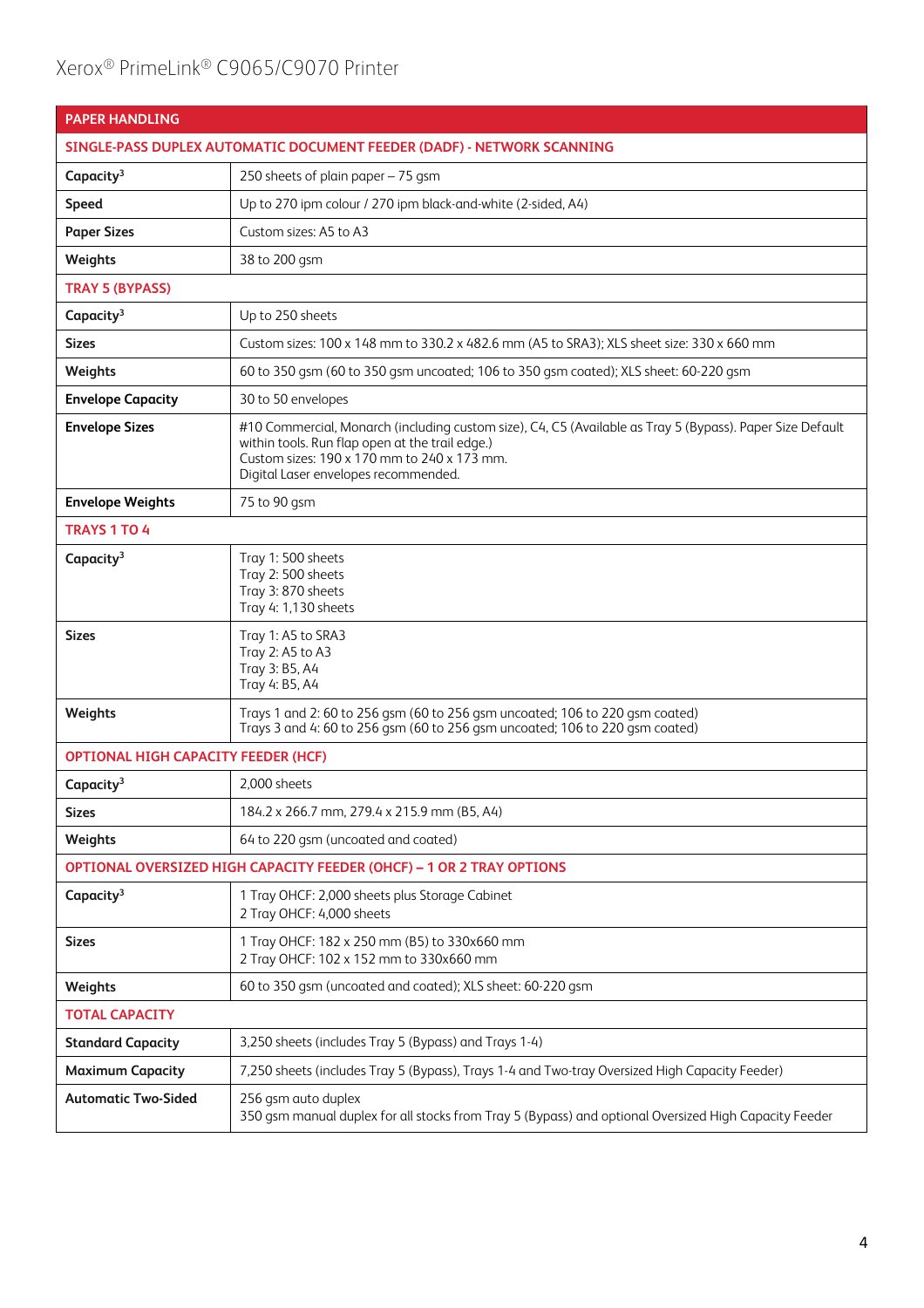| <b>FINISHING</b>                                                        |                                                                                                                                                                                                                                             |  |
|-------------------------------------------------------------------------|---------------------------------------------------------------------------------------------------------------------------------------------------------------------------------------------------------------------------------------------|--|
| <b>OFFSET CATCH TRAY</b>                                                |                                                                                                                                                                                                                                             |  |
| Capacity <sup>3</sup>                                                   | Up to 500-sheet stacking                                                                                                                                                                                                                    |  |
| <b>Simple Catch Tray</b><br>(Europe Only)                               | Up to 500-sheet stacking                                                                                                                                                                                                                    |  |
| <b>OPTIONAL BUSINESS READY FINISHER</b>                                 |                                                                                                                                                                                                                                             |  |
| Capacity <sup>3</sup>                                                   | Offsetting Top Tray: 500 sheets<br>Stacking Stapling Tray: 3,000 sheets unstapled or 100 sets (dual or 4-position staple), A3 or 200 sets<br>(single-position staple) A4                                                                    |  |
| <b>Sizes</b>                                                            | A6 to SRA3 for stacking<br>B5 to A3 for stapling<br>A5 output to top tray; punch and offset                                                                                                                                                 |  |
| Weights                                                                 | 60 to 350gsm (coated and uncoated) Top Tray<br>60 to 256 qsm (coated and uncoated) Stacker Tray                                                                                                                                             |  |
| <b>Stapling</b>                                                         | Single and multiposition stapling<br>Auto stapling (50 sheets maximum) - 90 gsm<br>A3, A4, B4 and B5 sizes supported                                                                                                                        |  |
| <b>Hole Punch</b>                                                       | 2-4 Hole Punch<br>4 Hole Swedish Punch (Optional)                                                                                                                                                                                           |  |
|                                                                         | <b>OPTIONAL BUSINESS READY BOOKLET MAKER FINISHER</b>                                                                                                                                                                                       |  |
| Capacity <sup>3</sup>                                                   | Offsetting Top Tray: 500 sheets of A4 unstapled Stacking Stapling Tray:<br>1,500 sheets of A4 / A3 / SRA3 unstapled or 200 stapled sets of A4 (single-position stapling or dual or<br>4-position stapling) or 100 stapled sets of A3 / SRA3 |  |
| <b>Sizes</b>                                                            | A6 to SRA3 for stacking<br>B5 to A3 for stapling<br>A5 output to top tray; punch and offset                                                                                                                                                 |  |
| Weights                                                                 | 60 to 350 gsm (coated and uncoated) Top Tray<br>60 to 256 gsm (coated and uncoated) Stacker Tray<br>60 to 256 gsm (coated and uncoated) Booklet Maker                                                                                       |  |
| <b>Stapling</b>                                                         | Single and multiposition stapling<br>Auto stapling (50 sheets maximum) - 90 gsm<br>A3, A4, B4 and B5 sizes supported                                                                                                                        |  |
| <b>Hole Punch</b>                                                       | 2-4 Hole Punch<br>4 Hole Swedish Punch (Optional)                                                                                                                                                                                           |  |
| <b>Booklet Maker</b>                                                    | Saddle-stitch 2 to 16 sheets (7 sheets at 106 to 176 gsm coated or 5 sheets at 177 to 220 gsm coated), Bi-<br>fold up to 5 sheets A3, A4, SRA3 supported                                                                                    |  |
| <b>OPTIONAL XEROX<sup>®</sup> C/Z FOLDER</b>                            |                                                                                                                                                                                                                                             |  |
| <b>Types</b>                                                            | C Fold, Z Fold and Z Half Fold                                                                                                                                                                                                              |  |
| Capacity <sup>3</sup>                                                   | 40 sheets                                                                                                                                                                                                                                   |  |
| <b>Sizes</b>                                                            | C Fold and Z Fold: Letter - A4 SEF only Z Half Fold: A3 only                                                                                                                                                                                |  |
| Weights                                                                 | 64 to 90 gsm                                                                                                                                                                                                                                |  |
| <b>Output Tray</b>                                                      | Envelope Tray: C Fold, Z Fold and Tri-fold Stacker Tray or Top Tray: Z Half Fold                                                                                                                                                            |  |
| OPTIONAL PRODUCTION READY FINISHER (REQUIRES INTERFACE DECURLER MODULE) |                                                                                                                                                                                                                                             |  |
| Capacity                                                                | Top Tray: 500 sheets of 80 gsm, A4<br>Lower Tray: 3,000 sheets of 80 gsm, A4                                                                                                                                                                |  |
| <b>Sizes</b>                                                            | A6 to SRA3                                                                                                                                                                                                                                  |  |
| Weights                                                                 | 60 to 350 gsm (coated and uncoated) Top Tray<br>60 to 256 gsm (coated and uncoated) Stacker Tray                                                                                                                                            |  |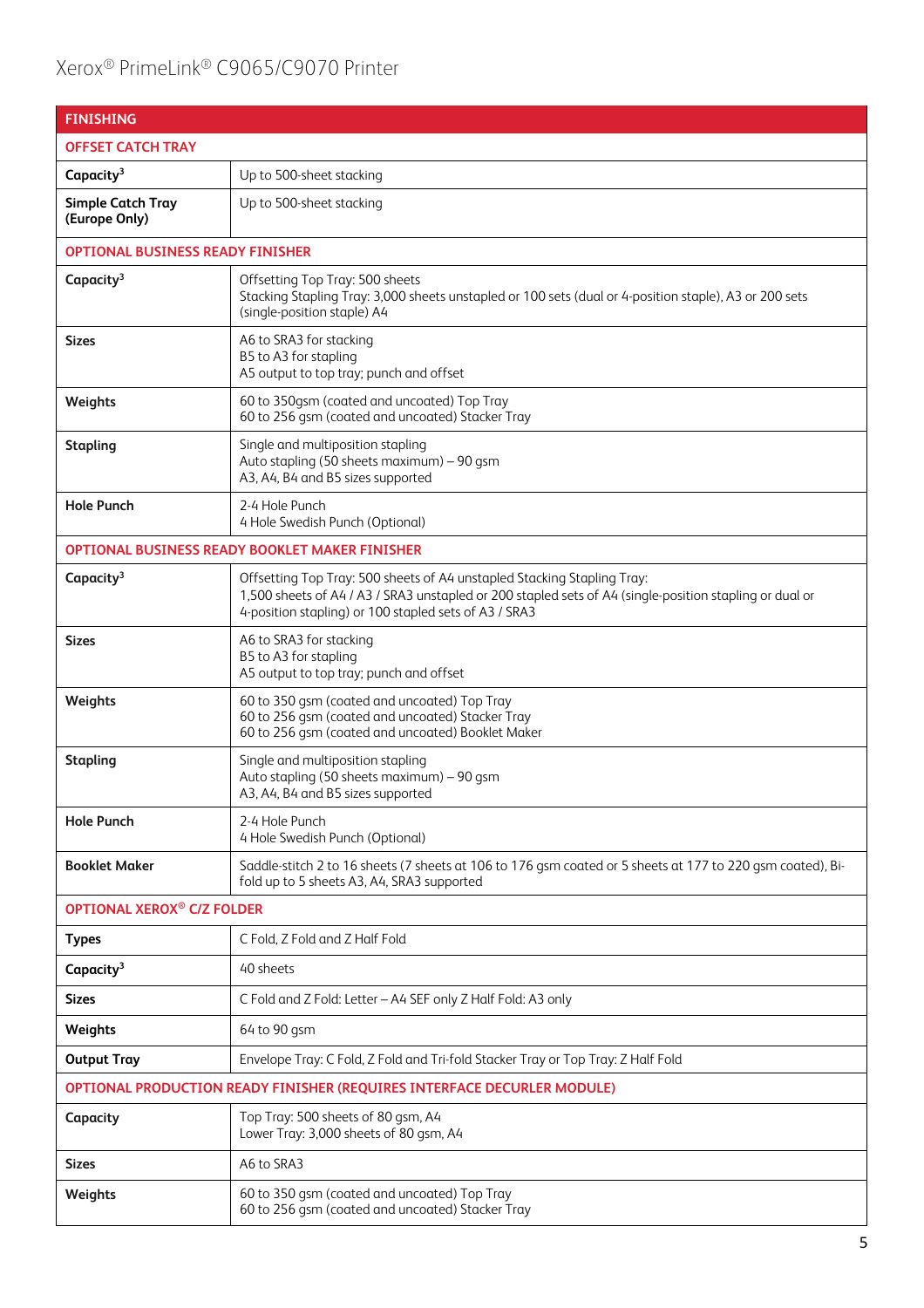| <b>Multiposition Stapling</b>                                | Up to 100 sheets of 80 gsm                                                                                                                                                                                                 |
|--------------------------------------------------------------|----------------------------------------------------------------------------------------------------------------------------------------------------------------------------------------------------------------------------|
| Hole-punching                                                | 2-4 Hole Punch<br>4 Hole Swedish Punch (Optional)                                                                                                                                                                          |
| <b>Inserting Capacity</b><br>Capacity:<br>Sizes:<br>Weights: | 250 sheets of 350 gsm<br>A3, A4, B4, B5<br>64 to 350 gsm                                                                                                                                                                   |
| Decurling                                                    | Included with Interface Decurler Module and Standard Finisher Bidirectional with Auto and Manual settings                                                                                                                  |
|                                                              | OPTIONAL PRODUCTION READY FINISHER PLUS (REQUIRES INTERFACE DECURLER MODULE)                                                                                                                                               |
|                                                              | Provides same function as the Production Ready Finisher with a 500-sheet top tray and 2,000-sheet stacker<br>tray. Used to connect third-party inline finishing options. Includes PFIM Partner Finishing Interface Module. |
|                                                              | OPTIONAL PRODUCTION READY FINISHER WITH BOOKLET MAKER (REQUIRES INTERFACE DECURLER MODULE)                                                                                                                                 |
| Capacity                                                     | Top Tray: 500 sheets of 80 gsm, / A4<br>Lower Tray: 2,000 sheets of 80 gsm, / A4                                                                                                                                           |
| <b>Sizes</b>                                                 | A6 to SRA3                                                                                                                                                                                                                 |
| Weights                                                      | 60 to 350 gsm (coated and uncoated) Top Tray<br>60 to 256 qsm (coated and uncoated) Stacker Tray<br>60 to 256 gsm (coated and uncoated) Booklet Maker                                                                      |
| <b>Multi-position Stapling</b>                               | Up to 100 sheets of 80 gsm                                                                                                                                                                                                 |
| Hole-punching                                                | 2-4 Hole Punch (Optional)<br>4 Hole Swedish Punch (Optional)                                                                                                                                                               |
| <b>Inserting Capacity</b><br>Capacity:<br>Sizes:<br>Weights: | 250 sheets of 350 gsm<br>A3, A4, B4, B5<br>64 to 350 gsm                                                                                                                                                                   |
| Decurling                                                    | Included with Interface Module and Standard Finisher Bidirectional with Auto and Manual settings                                                                                                                           |
| <b>Booklet Making Capacity</b>                               | Saddle-stitch 2 to 30 sheets of 79 gsm (uncoated) or 2 to 25 sheets (coated);<br>Bi-fold up to 5 sheets A4, B4, A3, SRA3                                                                                                   |
|                                                              | OPTIONAL XEROX® CREASE AND TWO-SIDED TRIMMER                                                                                                                                                                               |
| <b>Trim Sheet Sizes</b>                                      | 194 mm x 210 mm to 330.2 mm x 488 mm                                                                                                                                                                                       |
| <b>Trim Booklet Sizes</b>                                    | 182 mm x 257 mm to 330.2 mm x 488 mm                                                                                                                                                                                       |
| <b>Crease Weights</b>                                        | 106-350 gsm coated                                                                                                                                                                                                         |
| Weights                                                      | 60-350 gsm (uncoated) and 106-350 gsm (coated)                                                                                                                                                                             |
| OPTIONAL GBC <sup>®</sup> ADVANCEDPUNCH PRO                  |                                                                                                                                                                                                                            |
| <b>Punch Configuration</b><br><b>Sizes</b>                   | 148 x 210 mm (A5) LEF to 330 x 488 mm (SRA3) SEF                                                                                                                                                                           |
| Weights                                                      | 75 to 300 gsm (uncoated); 106 to 300 gsm (coated)                                                                                                                                                                          |
| <b>Dies</b>                                                  | Wide selection of slide-in / slide-out GBC punch die sets available                                                                                                                                                        |
|                                                              | OPTIONAL XEROX <sup>®</sup> SQUAREFOLD <sup>®</sup> TRIMMER MODULE                                                                                                                                                         |
| Capacity                                                     | 5 to 20-sheet booklets (up to 80 imaged sides) at 90 gsm<br>5 to 25-sheet booklets (up to 100 imaged sides) at 80 gsm                                                                                                      |
| <b>Sizes</b>                                                 | Custom sizes: A4 to SRA3                                                                                                                                                                                                   |
| Weights                                                      | 64 to 350 gsm                                                                                                                                                                                                              |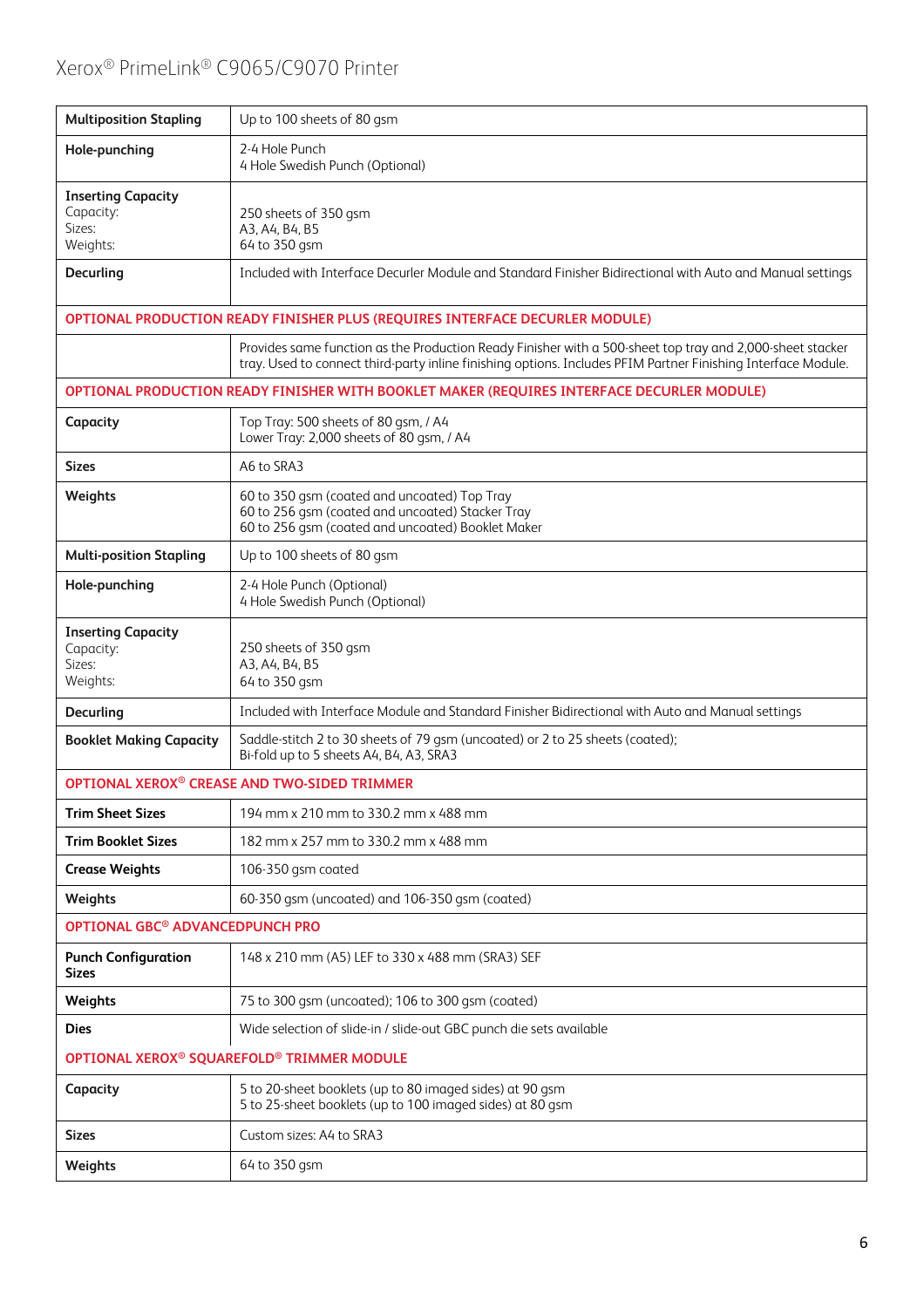| <b>OPTIONAL CONVENIENCE STAPLER</b>                              |                                                                                                                                                                                                                                                                                                                                                                                                                                                                                                                                                                                                                                                                                                                                                                                                                                                                                                                                                                                                                                                                                                                                                                                                                                                                                                                                                     |  |
|------------------------------------------------------------------|-----------------------------------------------------------------------------------------------------------------------------------------------------------------------------------------------------------------------------------------------------------------------------------------------------------------------------------------------------------------------------------------------------------------------------------------------------------------------------------------------------------------------------------------------------------------------------------------------------------------------------------------------------------------------------------------------------------------------------------------------------------------------------------------------------------------------------------------------------------------------------------------------------------------------------------------------------------------------------------------------------------------------------------------------------------------------------------------------------------------------------------------------------------------------------------------------------------------------------------------------------------------------------------------------------------------------------------------------------|--|
| Capacity                                                         | 50 sheets (90 qsm media)                                                                                                                                                                                                                                                                                                                                                                                                                                                                                                                                                                                                                                                                                                                                                                                                                                                                                                                                                                                                                                                                                                                                                                                                                                                                                                                            |  |
| <b>PRINT</b>                                                     |                                                                                                                                                                                                                                                                                                                                                                                                                                                                                                                                                                                                                                                                                                                                                                                                                                                                                                                                                                                                                                                                                                                                                                                                                                                                                                                                                     |  |
| <b>Print Resolution</b>                                          | Up to 2400 x 2400 dpi                                                                                                                                                                                                                                                                                                                                                                                                                                                                                                                                                                                                                                                                                                                                                                                                                                                                                                                                                                                                                                                                                                                                                                                                                                                                                                                               |  |
| <b>Line Screens</b>                                              | 600, 300, 200 and 150 Clustered Dot, 200 Rotated Line Screen<br>(depending on print server / controller selected)                                                                                                                                                                                                                                                                                                                                                                                                                                                                                                                                                                                                                                                                                                                                                                                                                                                                                                                                                                                                                                                                                                                                                                                                                                   |  |
| Registration                                                     | • Advanced registration technology for tighter control<br>· Simple Image Quality Adjustment (SIQA) for de-skew, registration and density uniformity (Available on all<br>configurations as a Maintenance Tool: Alignment Adjustsment)<br>+/-1.2 mm front to back registration Internal Trays                                                                                                                                                                                                                                                                                                                                                                                                                                                                                                                                                                                                                                                                                                                                                                                                                                                                                                                                                                                                                                                        |  |
| <b>First-Print-Out Time</b>                                      | PS- A4 LEF Simplex Colour 10.4 seconds / Black-and-white 8.5 seconds                                                                                                                                                                                                                                                                                                                                                                                                                                                                                                                                                                                                                                                                                                                                                                                                                                                                                                                                                                                                                                                                                                                                                                                                                                                                                |  |
| <b>Print Features</b>                                            | • Print, copy, fax and scan, including scan to PC, USB or email, and mobile printing<br>• Benchmark image quality with 2400 x 2400 dpi resolution and EA low melt EA-Eco toner for a smooth<br>finish<br>• Makes mobile printing simpler and more convenient<br>• Expansive media range lets you print everything from postcards to posters, both coated and uncoated<br>stock, up to 350 gsm<br>• Xerox Extensible Interface Platform® (EIP 3.7.3) allows you to connect to third-party software solutions<br>that you can access from the touch-screen of the device or on your own mobile device.<br>• Your choice of servers to best fit your environment:<br>- Xerox <sup>®</sup> Integrated Colour Server for the Xerox® PrimeLink C9065/C9070 Printer<br>- Xerox <sup>®</sup> EX-c PrimeLink C9065/C9070 Print Server Powered by Fiery®<br>- Xerox® EX-i PrimeLink C9065/C9070 Print Server Powered by Fiery<br>- Xerox® EX PrimeLink C9065/C9070 Print Server Powered by Fiery<br>Inline finishing options offer a professional polish with banner printing, stapling, hole-punching, folding and<br>booklet making for presentations, brochures, reports and newsletters.<br>Be secure with integrated security features such as IP filtering, image overwrite, secure print, encrypted Scan<br>to Email, authentication and IPv6 support. |  |
| <b>Print Drivers</b>                                             | Xerox® Smart Start Driver Installer, Xerox® Global Print Driver® (v3, v4)                                                                                                                                                                                                                                                                                                                                                                                                                                                                                                                                                                                                                                                                                                                                                                                                                                                                                                                                                                                                                                                                                                                                                                                                                                                                           |  |
| <b>PRINT SOLUTIONS</b>                                           |                                                                                                                                                                                                                                                                                                                                                                                                                                                                                                                                                                                                                                                                                                                                                                                                                                                                                                                                                                                                                                                                                                                                                                                                                                                                                                                                                     |  |
| <b>Mobile Printing (optional)</b>                                | Apple® AirPrint®, Google Cloud Print™ Ready, Mopria® Print Service Plug-in for Android, Wi-Fi Direct Printing,<br>Xerox® @PrintByXerox App, See more at www.xerox.com/MobileSolutions; Xerox® Workplace Cloud/Suite<br>Mobile Print Solution. Learn more at www.xerox.com/MobilePrintApp.                                                                                                                                                                                                                                                                                                                                                                                                                                                                                                                                                                                                                                                                                                                                                                                                                                                                                                                                                                                                                                                           |  |
| <b>Xerox Apps</b>                                                | On Box Apps include Xerox® @printbyXerox App for mobile printing and Xerox App Gallery to download a<br>multitude of Print Management Apps.                                                                                                                                                                                                                                                                                                                                                                                                                                                                                                                                                                                                                                                                                                                                                                                                                                                                                                                                                                                                                                                                                                                                                                                                         |  |
| <b>COPY</b>                                                      |                                                                                                                                                                                                                                                                                                                                                                                                                                                                                                                                                                                                                                                                                                                                                                                                                                                                                                                                                                                                                                                                                                                                                                                                                                                                                                                                                     |  |
| <b>First-Copy-Out Time</b><br>From the Platen:<br>From the DADF: | As fast as 7.8 seconds colour / 5.1 seconds black-and-white<br>As fast as 9.6 seconds colour / 5.3 seconds black-and-white                                                                                                                                                                                                                                                                                                                                                                                                                                                                                                                                                                                                                                                                                                                                                                                                                                                                                                                                                                                                                                                                                                                                                                                                                          |  |
| <b>Warm Up Time</b>                                              | 90 seconds (from cold powered down to Ready Copy)                                                                                                                                                                                                                                                                                                                                                                                                                                                                                                                                                                                                                                                                                                                                                                                                                                                                                                                                                                                                                                                                                                                                                                                                                                                                                                   |  |
| <b>Digital Imaging</b>                                           | Auto colour<br>Auto rotation<br>Image shift<br>Edge erase<br>Auto centering<br>Original type selection (photo and text, photo, text, map)<br>Includes subtypes lighter/darker<br>Background suppression<br>Auto and manual contrast<br>Sharpness<br>Colour balance, colour shift and saturation                                                                                                                                                                                                                                                                                                                                                                                                                                                                                                                                                                                                                                                                                                                                                                                                                                                                                                                                                                                                                                                     |  |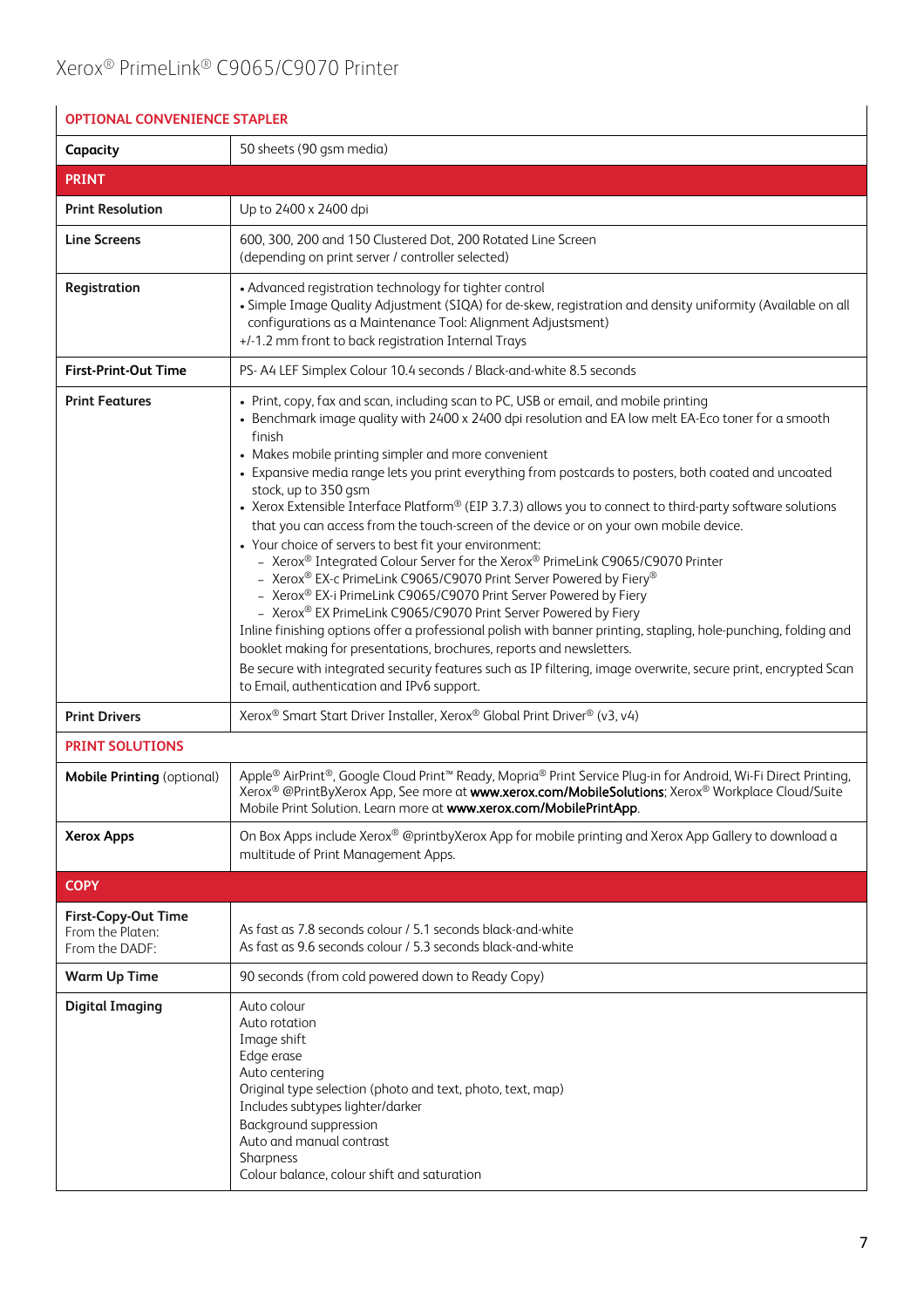| <b>Reduce / Enlarge</b>       | Variable zoom from 25% to 400% in 1% increments<br>Anamorphic zoom<br>Six user-programmable percentages                                                                                                                                                                                                                                                                                                                                                                                                                                                                                                                                                                                                                                                                                                                                                                                                                                     |
|-------------------------------|---------------------------------------------------------------------------------------------------------------------------------------------------------------------------------------------------------------------------------------------------------------------------------------------------------------------------------------------------------------------------------------------------------------------------------------------------------------------------------------------------------------------------------------------------------------------------------------------------------------------------------------------------------------------------------------------------------------------------------------------------------------------------------------------------------------------------------------------------------------------------------------------------------------------------------------------|
| <b>Special Features</b>       | Auto paper select<br>Auto reduction/enlargement to fit selected paper size<br>Auto tray switching<br>Automatic job recovery<br>Auto colour selection<br>Area designation<br>Poster mode<br>Annotation<br>Single/Dual colour<br><b>Booklet creation</b><br>Multi-up $- 2$ , 4 or 8 up<br>Repeat image<br>Negative image<br>Mirror image<br>Covers insertion (front only, front and back, back only, blank or printed)<br>Build job (enables special programming for different pages in one document - can be used for inserts,<br>different paper sources and mixing input from the document glass and the document feeder)<br>Job interrupt<br>Book copying<br>Sample job<br>Mixed-size originals<br>Sheet insert<br>Stamping/Bates<br>$2-in-1$<br>X Y zoom<br>Zoom range 25 to 400%<br>Margin shift<br>Photo Mode<br>Poster Mode<br>Preset Reduce / Enlarge<br>Programme ahead<br>Covers<br>Erase, Image Repeat, Image Rotate<br>Interrupt |
| <b>SCAN</b>                   |                                                                                                                                                                                                                                                                                                                                                                                                                                                                                                                                                                                                                                                                                                                                                                                                                                                                                                                                             |
| Concurrency                   | Scan while printing or while it is transferring scan to network or fax jobs                                                                                                                                                                                                                                                                                                                                                                                                                                                                                                                                                                                                                                                                                                                                                                                                                                                                 |
| <b>Scan Features</b>          | Mixed size originals<br>Edge erase<br>Reduction/enlargement<br>Fit to size<br>Scan build job<br>Compression Quality / File Size Control<br>Original type (photo and text, photo, text)<br>Auto background and shadow suppression<br>Job flow sheets<br>Scan to USB<br>Preview scan job                                                                                                                                                                                                                                                                                                                                                                                                                                                                                                                                                                                                                                                      |
| <b>INPUT SPEED</b>            | Up to 270 images per minute Duplex                                                                                                                                                                                                                                                                                                                                                                                                                                                                                                                                                                                                                                                                                                                                                                                                                                                                                                          |
| Resolution                    | 600 x 600 dpi<br>400 x 400 dpi<br>300 x 300 dpi<br>200 x 200 dpi                                                                                                                                                                                                                                                                                                                                                                                                                                                                                                                                                                                                                                                                                                                                                                                                                                                                            |
| <b>Maximum Scan Area</b>      | Originals up to A3                                                                                                                                                                                                                                                                                                                                                                                                                                                                                                                                                                                                                                                                                                                                                                                                                                                                                                                          |
| <b>Network Print Services</b> | Port 9100<br>RFC 1179 (LPR)<br>Print to Mailbox and Release                                                                                                                                                                                                                                                                                                                                                                                                                                                                                                                                                                                                                                                                                                                                                                                                                                                                                 |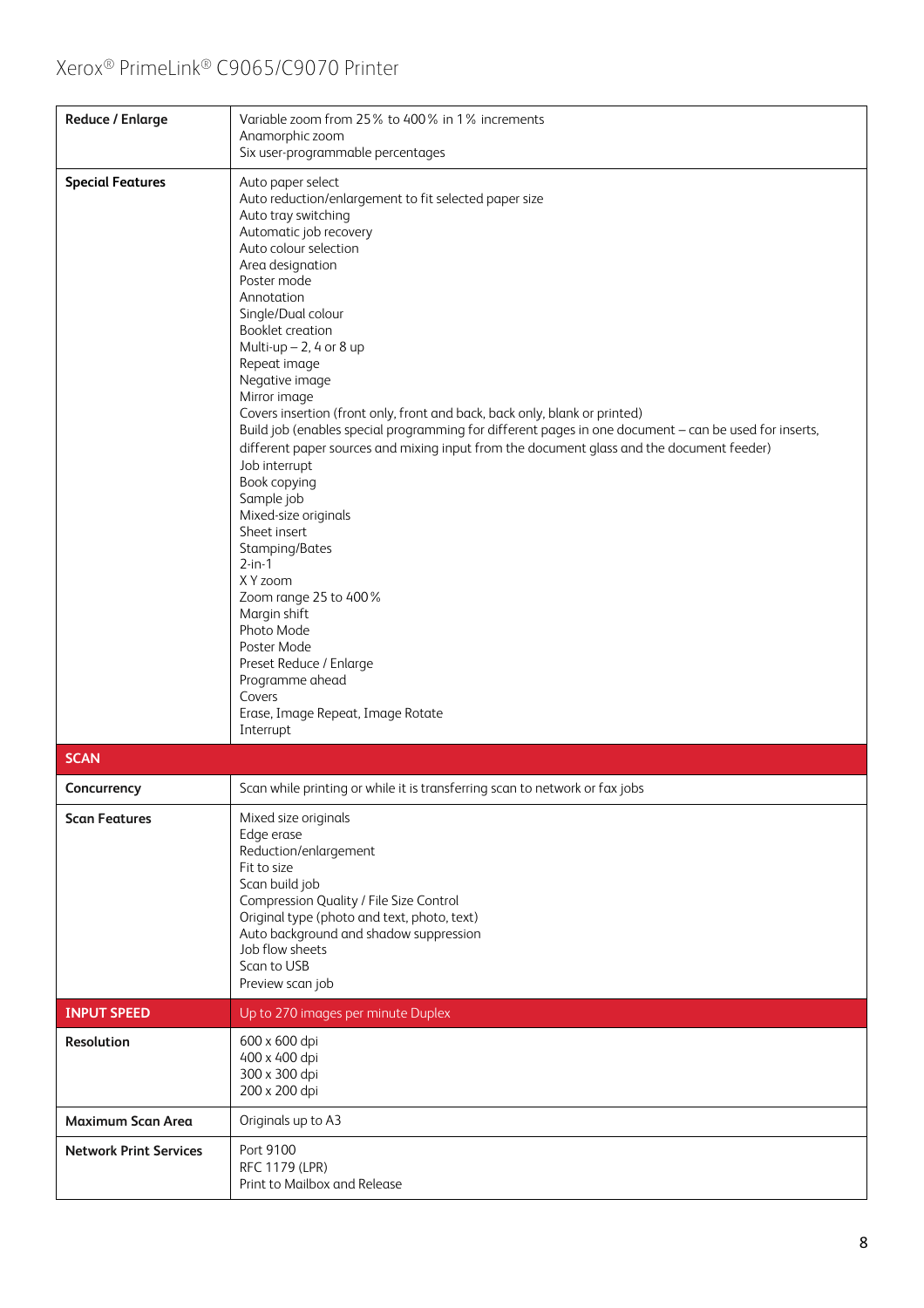| <b>File Formats</b>                                     | PDF Image Only<br><b>PDF</b><br>Searchable<br><b>PDF</b><br>(Linearized)<br>PDF (A-1 Level A)<br>TIFF V6<br><b>JFIF XPS</b>                                                                                                                                                                                   |
|---------------------------------------------------------|---------------------------------------------------------------------------------------------------------------------------------------------------------------------------------------------------------------------------------------------------------------------------------------------------------------|
| <b>Document Management</b><br>Fields (Metadata)         | One to six user-programmable metadata fields per scan job<br>Customised fields viewed on user interface<br>Variable data entered using virtual keyboard                                                                                                                                                       |
| <b>Scan Features</b>                                    | Scan to Home<br>Scan to Desktop WIA<br>Scan to Desktop TWAIN<br>Scan to Mailbox<br>Scan to FTP<br>Scan to sFTP (via EIP solution)<br>Scan via SMB<br>Scan via HTTP<br>Scan via HTTPS<br>Scan to USB Storage Device<br>Scan to Fax Server<br>Scan to Multiple Destinations<br>Scan to Microsoft Network Folder |
| <b>Supported Scan</b><br><b>Destinations (Standard)</b> | Scan to Email, Scan to Folder, to PC, to Mailbox (private and public), Scan to<br>USB, FTP, SMB, Desk, Text searchable PDF, PDF/A, XPS, Thumbnail Preview                                                                                                                                                     |
| <b>Scan to Email Features</b>                           | Colour scanning, Auto Colour, Greyscale, Black-and-white<br>Direct document email from device<br>Manual or directory Exchange / Notes / LDAP address searching<br>Signing and encryption<br>Email over SSL<br>Preview scan job                                                                                |
| Authentication                                          | SMTP authentication, POP before SMTP, System credentials Single sign-on<br>(LDAP, SMB, Kerberos authentication)<br><b>Scanning Security-TLS</b>                                                                                                                                                               |
|                                                         | FAX (OPTIONAL) - ONE OR THREE LINE FAX OPTIONS                                                                                                                                                                                                                                                                |
| <b>Maximum Scan Area</b>                                | 210 mm x 297 mm (A3)                                                                                                                                                                                                                                                                                          |
| <b>Fax Send Features</b>                                | iFax Lan Fax<br>IP Fax<br><b>Fax Forward to Email</b><br>Fax Forward to FTP destination<br>Fax Forward to SMB destination<br>Fax Forward to Fax destination                                                                                                                                                   |
| <b>Fax Print Features</b>                               | Print from USB Storage Device<br>Media Print<br>Unicode Printing                                                                                                                                                                                                                                              |
| <b>Fax Features</b>                                     | iFax Lan Fax<br>IP Fax (optional)<br>Fax Forward to Email<br>Fax Forward to FTP destination<br>Fax Forward to SMB destination Fax Forward to Fax destination                                                                                                                                                  |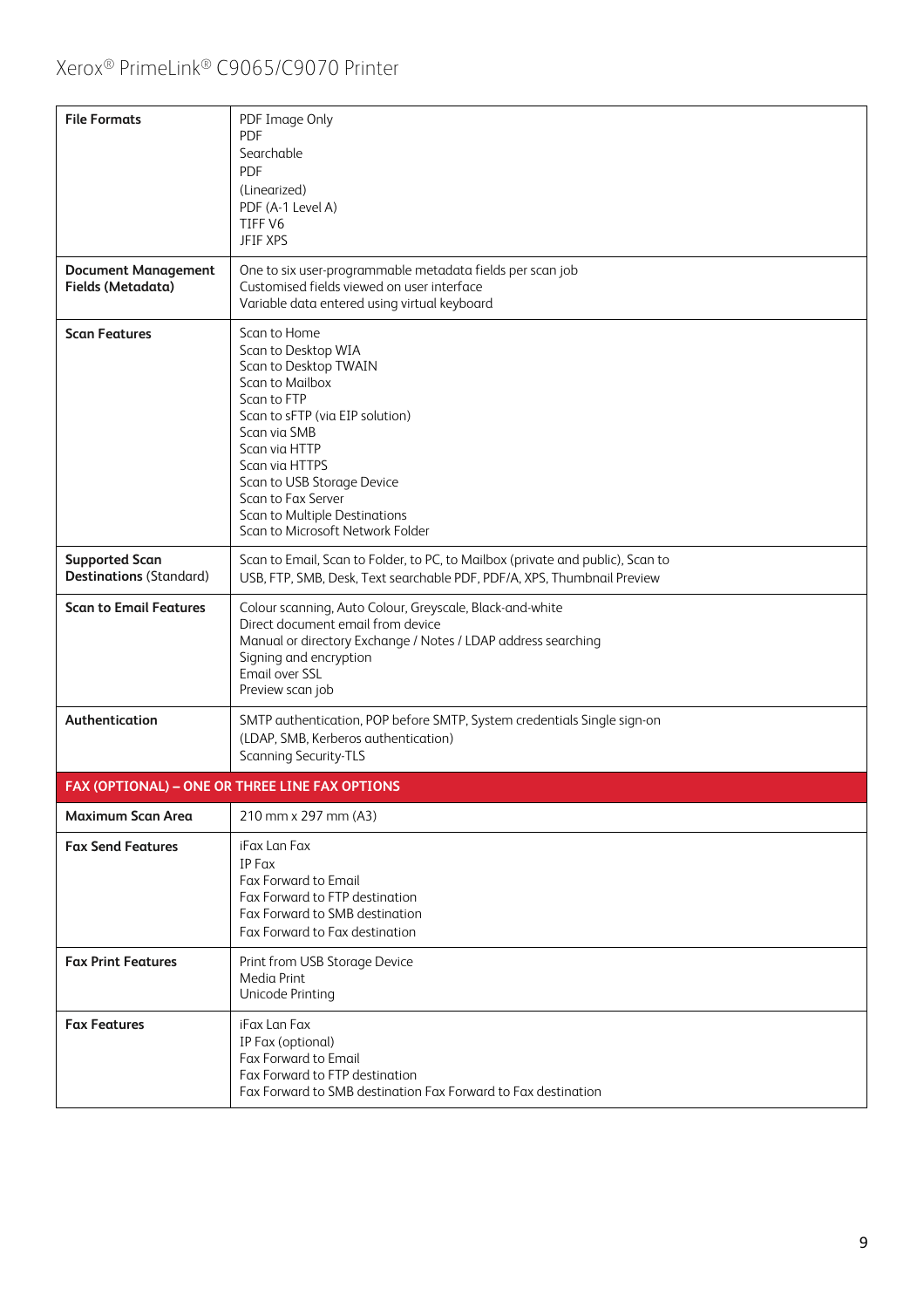| <b>DEVICE MANAGEMENT</b>                                                           |                                                                                                                                                                                                                                                                                                                                                                                                                                                                                                                                                                              |  |
|------------------------------------------------------------------------------------|------------------------------------------------------------------------------------------------------------------------------------------------------------------------------------------------------------------------------------------------------------------------------------------------------------------------------------------------------------------------------------------------------------------------------------------------------------------------------------------------------------------------------------------------------------------------------|--|
| XEROX® CENTREWARE® INTERNET SERVICES - INTEGRATED WEB PAGES PROVIDED BY THE DEVICE |                                                                                                                                                                                                                                                                                                                                                                                                                                                                                                                                                                              |  |
| <b>Device Status</b>                                                               | Web server embedded in Network Controller:<br>• Tray status/contents<br>• Consumables status<br>• Alerts                                                                                                                                                                                                                                                                                                                                                                                                                                                                     |  |
| <b>Job Submission</b>                                                              | Print ready files: PS, PCL, TIFF, PDF, JPG, XPS<br>Output feature selection (2-sided, output colour, collate, orientation, staple, hole punch, folding, output<br>destination) Delivery options (Immediate, sample set, delay and secure, Save job or reprint)                                                                                                                                                                                                                                                                                                               |  |
| <b>Device Administration</b>                                                       | Allows simple, remote installation setting of configuration options and management of the device                                                                                                                                                                                                                                                                                                                                                                                                                                                                             |  |
| <b>Browsers</b>                                                                    | Internet Explorer<br>Safari<br>Mozilla Firefox<br>Opera<br>Chrome                                                                                                                                                                                                                                                                                                                                                                                                                                                                                                            |  |
| Support                                                                            | Install print/scan drivers and online support available via web page                                                                                                                                                                                                                                                                                                                                                                                                                                                                                                         |  |
| <b>Languages Supported</b>                                                         | International English, International French, Italian, German, International Spanish, Dutch, Brazilian<br>Portuguese, Swedish, Norwegian, Danish, Finnish, Russian, Simplified Chinese, Korean, Japanese                                                                                                                                                                                                                                                                                                                                                                      |  |
| <b>REMOTE SERVICES</b>                                                             |                                                                                                                                                                                                                                                                                                                                                                                                                                                                                                                                                                              |  |
| <b>Automated Meter</b><br><b>Readings (AMR)</b>                                    | Automates the process of collecting and submitting meter reads for tracking and billing of Xerox® device<br>usage. Eliminates the need for time-consuming end-user involvement and ensures that meter reads are<br>submitted to Xerox on time.                                                                                                                                                                                                                                                                                                                               |  |
| <b>Automatic Supplies</b><br><b>Replenishment (ASR)</b>                            | Automatically orders supplies for Xerox® output devices based on actual usage, eliminating the need to<br>manually manage supplies inventory.                                                                                                                                                                                                                                                                                                                                                                                                                                |  |
| <b>SECURITY</b>                                                                    |                                                                                                                                                                                                                                                                                                                                                                                                                                                                                                                                                                              |  |
| <b>Features</b>                                                                    | <b>Access Controls</b><br>AES 256-bit Encryption<br>Audit Log<br>Certificate Revocation List (CRL)/Status Protocol (OCSP)<br>Detection of External Programme Falsification (XCP Plug-in)<br>Domain Filtering<br>FIPS 140-2<br><b>Firmware Verification</b><br><b>Immediate Disk Overwrite</b><br>IP Address Filtering<br><b>IPsec</b><br>Network Authentication<br>Pre-installed Self-Signed Certificates<br><b>Role Based Permissions</b><br>Secure Print<br>Security Certificate Management<br>SNMP <sub>v3</sub><br>Status Protocol (OCSP)<br>TLS/SSL (TLS 1.0, 1.1, 1.2) |  |
| <b>PRINT SERVER</b>                                                                |                                                                                                                                                                                                                                                                                                                                                                                                                                                                                                                                                                              |  |
| <b>XEROX<sup>®</sup> INTEGRATED COLOUR SERVER</b>                                  |                                                                                                                                                                                                                                                                                                                                                                                                                                                                                                                                                                              |  |
| Processor                                                                          | 1.6 GHz Dual-core                                                                                                                                                                                                                                                                                                                                                                                                                                                                                                                                                            |  |
| Memory                                                                             | 4 GB system plus 1 GB page memory                                                                                                                                                                                                                                                                                                                                                                                                                                                                                                                                            |  |
| <b>System Disk</b>                                                                 | 320 GB Hard Disk Drive                                                                                                                                                                                                                                                                                                                                                                                                                                                                                                                                                       |  |
| <b>Display</b>                                                                     | 264.2 mm colour touchscreen flat-panel                                                                                                                                                                                                                                                                                                                                                                                                                                                                                                                                       |  |
| <b>Device Operating System</b>                                                     | Linux                                                                                                                                                                                                                                                                                                                                                                                                                                                                                                                                                                        |  |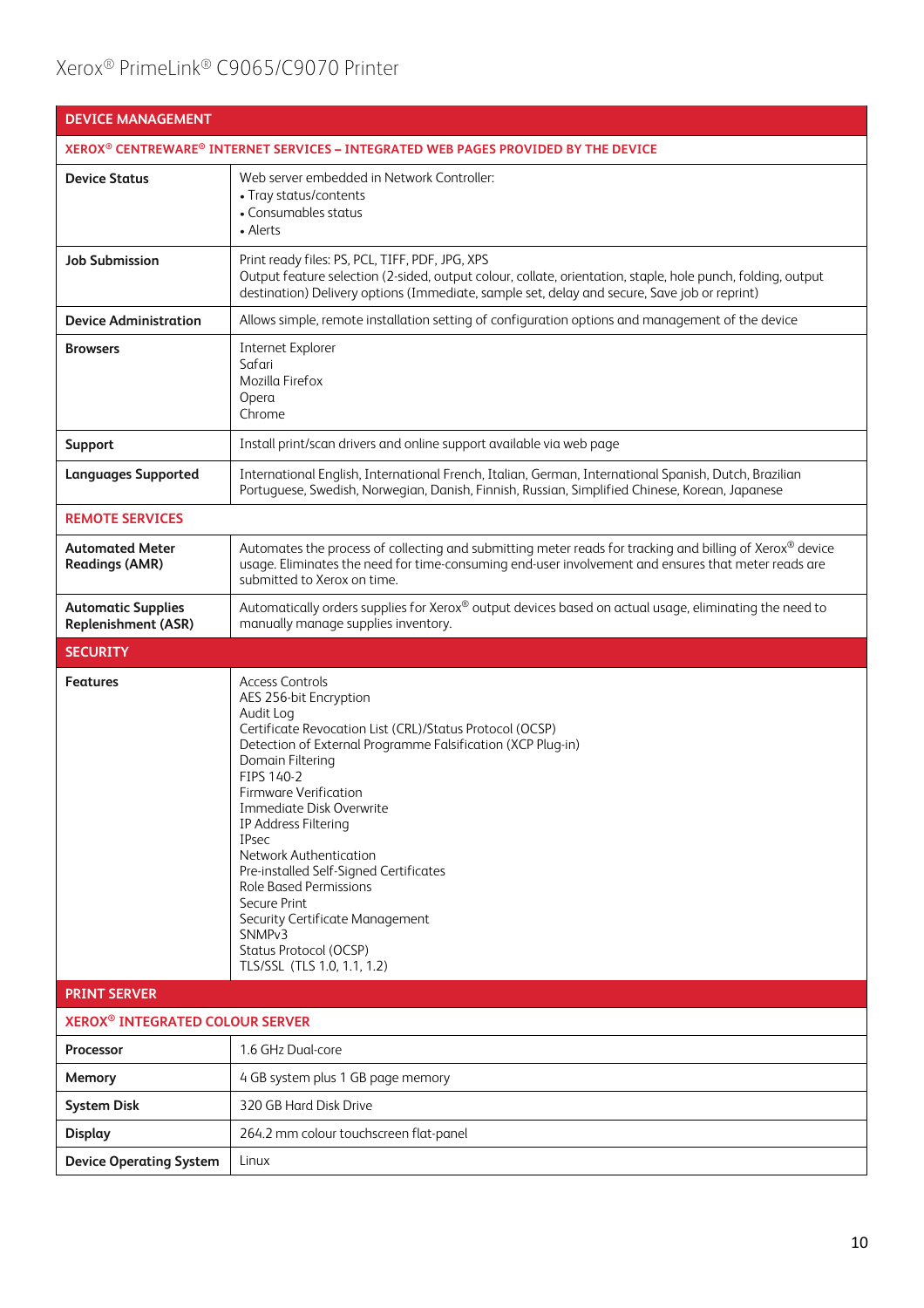| <b>PDLs Page Description</b><br>Languages | Adobe® PostScript® 3™<br><b>PDF</b><br>PCL® 5c, 6<br>XML Paper Specification (XPS®) (optional)                                                                                                                                                                                                                                                                                                                                                                                                                                                                                                                                                                                                                                                                                                                                                                                                                                                                                                                                                                                                                                                                                                                                                                                                                                                                                                                                                                                                                                    |                                                                                                                                                                                                                                           |
|-------------------------------------------|-----------------------------------------------------------------------------------------------------------------------------------------------------------------------------------------------------------------------------------------------------------------------------------------------------------------------------------------------------------------------------------------------------------------------------------------------------------------------------------------------------------------------------------------------------------------------------------------------------------------------------------------------------------------------------------------------------------------------------------------------------------------------------------------------------------------------------------------------------------------------------------------------------------------------------------------------------------------------------------------------------------------------------------------------------------------------------------------------------------------------------------------------------------------------------------------------------------------------------------------------------------------------------------------------------------------------------------------------------------------------------------------------------------------------------------------------------------------------------------------------------------------------------------|-------------------------------------------------------------------------------------------------------------------------------------------------------------------------------------------------------------------------------------------|
| <b>Operating Systems</b>                  | Windows <sup>®</sup> XP<br>Windows Server 2003 (32- and 64-bit)<br>Windows Server 2008 (32- and 64-bit)<br>Windows Server 2012<br>Windows Vista (32- and 64-bit)<br>Windows 7 (32- and 64-bit)<br>Windows 8 (32- and 64-bit)<br>Mac OS® 10.7 and above                                                                                                                                                                                                                                                                                                                                                                                                                                                                                                                                                                                                                                                                                                                                                                                                                                                                                                                                                                                                                                                                                                                                                                                                                                                                            | Solaris <sup>®</sup> 9, 10<br>HP-UX <sup>®</sup> 11 v2<br>IBM <sup>®</sup> AIX <sup>®</sup> 5<br>Red Hat <sup>®</sup> Fecora <sup>®</sup><br>Core 15-17 Red<br>Hat Enterprise 4 and 5<br>openSUSE <sup>®</sup> 11 and 12<br>Ubuntu® Unix® |
| <b>Print Drivers Supported</b>            | Please refer to www.xerox.com/support for specifics. As new operating system versions are added, support<br>is also added for the Xerox® PrimeLink C9065/C9070 Printer. Also note that there is more than one print<br>driver based on the configuration purchased (e.g., digital front ends, Xerox® Global Print Driver)<br>Windows 7, 32-bit<br>Windows 7, 64-bit<br>Windows 8, 32-bit<br>Windows 8, 64-bit<br>Windows 8.1 Update 1, 32-bit<br>Windows 8.1 Update 1, 64-bit<br>Windows 10, 32-bit<br>Windows 10, 64-bit<br>Windows 10S, 32 bit & 64-bit<br>Windows Server 2008, 32-bit (SP2)<br>Windows Server 2008, 64-bit (SP2)<br>Windows Server 2008 R2, 64-bit (SP1)<br>Windows Server 2012, 64-bit<br>Windows Server 2012 R2, 64-bit<br>Windows Server 2016, 64-bit<br>Windows Server 2019, 64-bit<br>Citrix <sup>®</sup> Xen App 7.15<br>Citrix <sup>®</sup> Xen Desktop 7.15<br>Citrix <sup>®</sup> Virtual Apps and Desktops 7<br>Novell Open Enterprise Server 2018<br>Cluster: Windows Server 2008 32- and 64-bit, 2008 R2, 64-bit; Windows Server 2012 64-bit;<br>Windows 2012 R2<br>64-bit, Windows Server 2016 & 2019, 64<br>macOS High Sierra (10.13)<br>macOS Mojave (10.14)<br>macOS Catalina (10.15)<br>Fedora Core 29 x32<br>Fedora Core 29 x64<br>Fedora Core 30 x 32<br>Fedora Core 30 x64<br>Ubuntu 18.04 x32 & x64<br>Ubuntu 19.04 x64<br>OpenSuse 15.0 x32 & x64<br>Solaris 11.4 x86<br>Solaris SPARC 11.4<br>Power PC AIX 7.2<br>Itanium HP-UX 11i v3 Update 18<br>Xerox® Global Print Driver® v3 & v4 |                                                                                                                                                                                                                                           |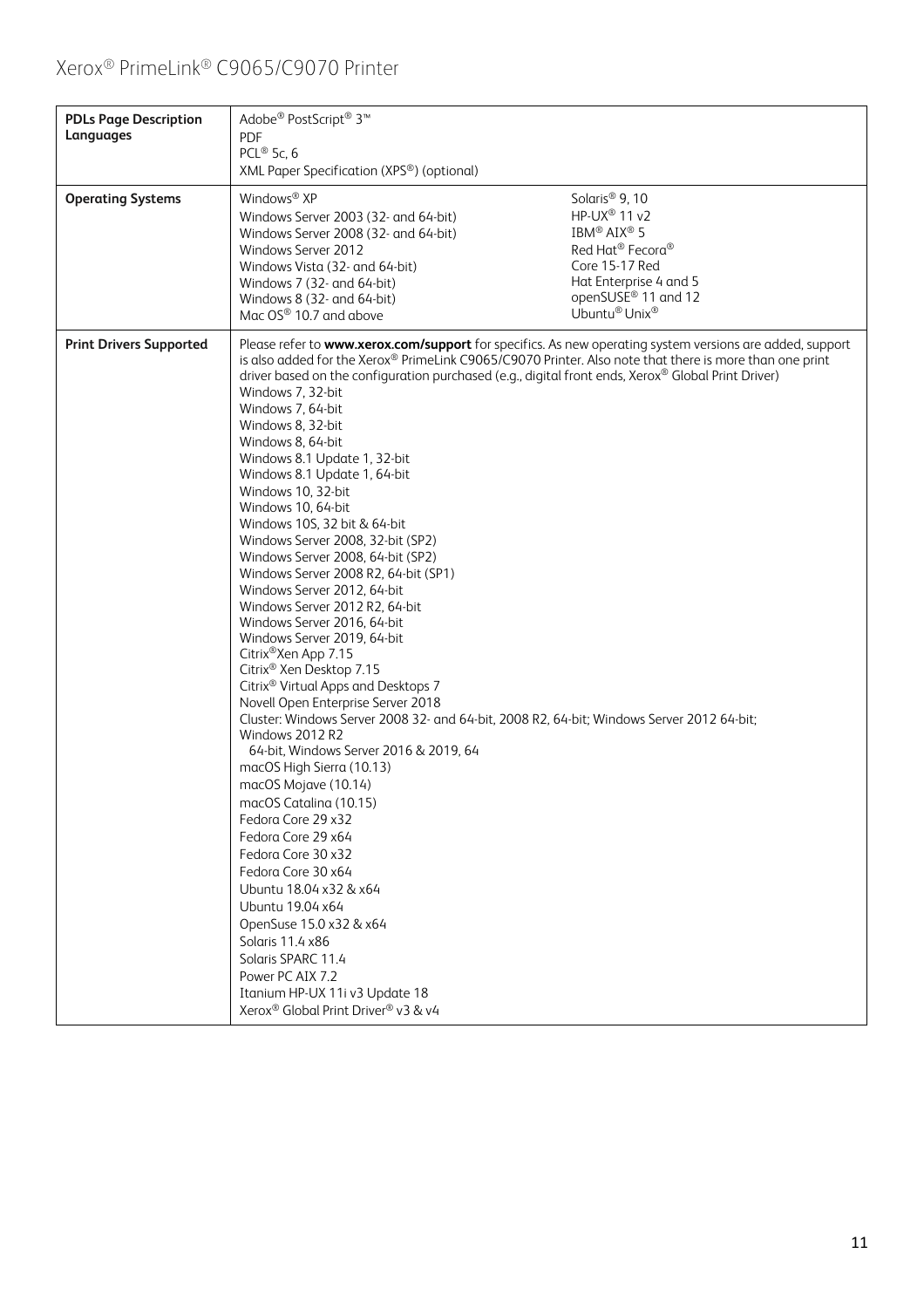| <b>Features</b>                        | Automatic two-sided<br>Bi-directional print drivers provide device and job status<br>Custom Macintosh Driver (Watermark, Booklet Creation, JBA, Secure, Sample, Delay Print)<br>Secure print<br>Delay print<br>Embedded web server for remote control/monitor/setup<br>Enhanced gloss<br>Sample set<br><b>Booklet creation</b><br>Cover selection<br>Paper selection by attribute<br>N-up<br>Watermarks<br><b>Banner</b> sheets<br><b>Banner printing</b><br>Fit to new paper size<br>Output tray selection<br>Print calibration (with EFI)<br>Print from USB (No Print Driver required)    |
|----------------------------------------|---------------------------------------------------------------------------------------------------------------------------------------------------------------------------------------------------------------------------------------------------------------------------------------------------------------------------------------------------------------------------------------------------------------------------------------------------------------------------------------------------------------------------------------------------------------------------------------------|
| Connectivity                           | Ethernet interface (10 MBTX / sec, 100 MBTX / sec, 1000 MBTX / sec)                                                                                                                                                                                                                                                                                                                                                                                                                                                                                                                         |
| <b>ADDITIONAL PRINT SERVER OPTIONS</b> |                                                                                                                                                                                                                                                                                                                                                                                                                                                                                                                                                                                             |
|                                        | XEROX <sup>®</sup> EX-C C9065/C9070 PRINT SERVER POWERED BY FIERY <sup>®</sup>                                                                                                                                                                                                                                                                                                                                                                                                                                                                                                              |
| Processor                              | AMD® GX-424CC processor 2.4 GHz                                                                                                                                                                                                                                                                                                                                                                                                                                                                                                                                                             |
| Memory                                 | 2 GB RAM                                                                                                                                                                                                                                                                                                                                                                                                                                                                                                                                                                                    |
| <b>Hard Drive</b>                      | 500 GB                                                                                                                                                                                                                                                                                                                                                                                                                                                                                                                                                                                      |
| <b>Server Operating System</b>         | Linux®                                                                                                                                                                                                                                                                                                                                                                                                                                                                                                                                                                                      |
| <b>Print Languages (PDL)</b>           | Adobe PostScript® Level 1,2,3, Adobe PDF, EPS, PCL® 6C, TIFF, JPG, and MicroSoft® native formats via Fiery®<br>Hot Folders                                                                                                                                                                                                                                                                                                                                                                                                                                                                  |
| <b>Features</b>                        | Easy-to-use colour adjustment tools that deliver outstanding colour quality from all applications and file<br>formats.<br>• Print logo and corporate colours correctly (including PANTONE colours)<br>• Print high-quality photos and images<br>• Use Fiery VUE, the "visual print driver," to create and print professional booklets quickly, easily and cost<br>effectively in-house<br>• Easily print files with mixed paper sizes and types<br>• Fully integrated with Xerox® ConnectKey® Apps<br>• Paper Catalogue<br>• Command WorkStation<br>• Fiery Freeform<br>• Fiery Remote Scan |
| Connectivity                           | Direct Connection (Single IP) & Optional Network Switch (Dual IP): TCP/IP, AppleTalk, SNMP, IPv4, IPv6, IPP,<br>FTP, SMB, WSD, Bonjour, Port 9100                                                                                                                                                                                                                                                                                                                                                                                                                                           |
| <b>Additional Options</b>              | • Options Bundle<br>- Fiery Spot-On <sup>™</sup> with PANTONE approved libraries<br>- Fiery Hot Folders<br>- Fiery Virtual Printers<br>- Auto Trapping<br>• Colour Profiler Suite (with ES2000)<br>• Network Hub Kit<br>• Spot On<br>• Hot Folders/ Virtual Printers                                                                                                                                                                                                                                                                                                                        |
|                                        | XEROX® EX-I C9065/C9070 PRINT SERVER POWERED BY FIERY®                                                                                                                                                                                                                                                                                                                                                                                                                                                                                                                                      |
| Processor                              | Intel 3-6100 (3.7 GHz) Processor<br>(Performance optimised by proprietary combination of EFI Technology, VX600 ASIC and software)                                                                                                                                                                                                                                                                                                                                                                                                                                                           |
| Memory                                 | 4 GB                                                                                                                                                                                                                                                                                                                                                                                                                                                                                                                                                                                        |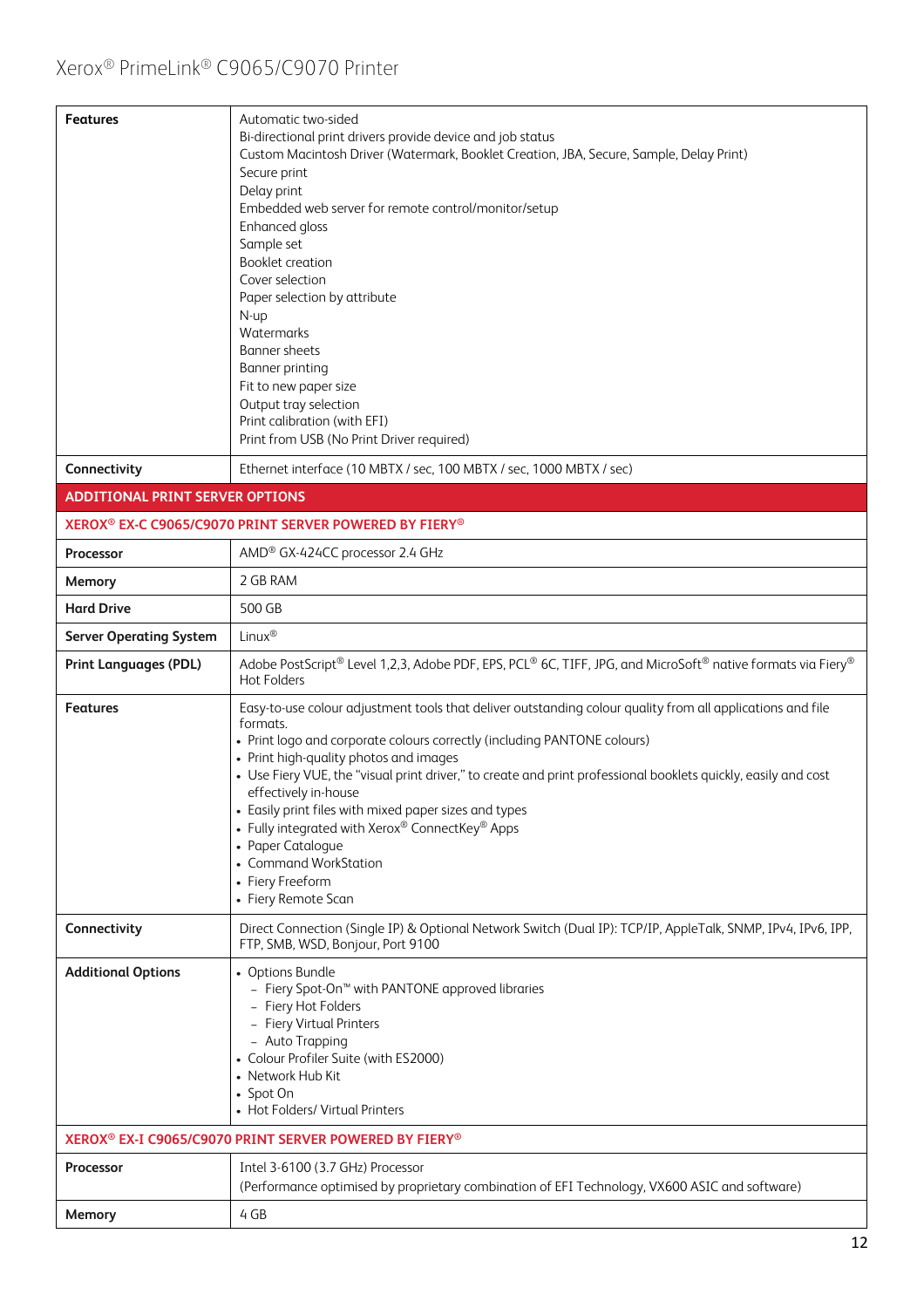| <b>Hard Drive</b>                                                            | 500 GB                                                                                                                                                                                                                                                                                                                                                                                                                                                                                                                                                                                                                                                                                                                                                                                                                                                                                                                                                                                                                                                                                                                                                                                                                                                                                                                                                                                                                             |  |  |
|------------------------------------------------------------------------------|------------------------------------------------------------------------------------------------------------------------------------------------------------------------------------------------------------------------------------------------------------------------------------------------------------------------------------------------------------------------------------------------------------------------------------------------------------------------------------------------------------------------------------------------------------------------------------------------------------------------------------------------------------------------------------------------------------------------------------------------------------------------------------------------------------------------------------------------------------------------------------------------------------------------------------------------------------------------------------------------------------------------------------------------------------------------------------------------------------------------------------------------------------------------------------------------------------------------------------------------------------------------------------------------------------------------------------------------------------------------------------------------------------------------------------|--|--|
| <b>Server Operating System</b>                                               | Linux®                                                                                                                                                                                                                                                                                                                                                                                                                                                                                                                                                                                                                                                                                                                                                                                                                                                                                                                                                                                                                                                                                                                                                                                                                                                                                                                                                                                                                             |  |  |
| <b>Print Languages (PDL)</b>                                                 | Adobe PostScript® Level 1,2,3, Adobe PDF, EPS, PCL® 6C, TIFF, JPG, and MicroSoft® native formats via Fiery®<br><b>Hot Folders</b>                                                                                                                                                                                                                                                                                                                                                                                                                                                                                                                                                                                                                                                                                                                                                                                                                                                                                                                                                                                                                                                                                                                                                                                                                                                                                                  |  |  |
| <b>Features</b>                                                              | • Productivity starts with a fast RIP. The Integrated Fiery Colour Server enables you to print large and/or<br>complex Microsoft® Office® documents, PowerPoint® files and colour-critical PDFs accurately and quickly.<br>• Fully integrated with Xerox® ConnectKey® Apps.<br>• Simplify and streamline your workflow. Automate job submission of repetitive job types to achieve<br>productive, error-free workflows with Hot Folders and Virtual Printers.<br>• Take advantage of commonly used Fiery presets to save time when submitting jobs. With Fiery server<br>technology, even novice users can perform complex jobs using the pre-set drivers configured for the task.<br>• Get the colour right. Produce precise, exact colour from all applications, platforms and formats with Fiery<br>colour management tools.<br>• Turn up the impact with variable information. Customise your output to a specific audience with varying<br>text, photos and graphics with the Integrated Fiery Colour Server's basic variable data printing capabilities.<br>• Print high-quality photos and images<br>• Use Fiery VUE, the "visual print driver," to create and print professional booklets quickly, easily and cost<br>effectively in-house<br>• Easily print files with mixed paper sizes and types<br>• Command WorkStation<br>• Fiery JDF<br>Secure Erase<br>• Paper Catalogue<br>• Fiery Compose<br>• Fiery Remote Scan |  |  |
| Connectivity                                                                 | Direct Connection (Single IP) & Optional Network Switch (Dual IP): TCP/IP, AppleTalk, SNMP, IPv4, IPv6, IPP,<br>FTP, SMB, WSD, Bonjour, Port 9100                                                                                                                                                                                                                                                                                                                                                                                                                                                                                                                                                                                                                                                                                                                                                                                                                                                                                                                                                                                                                                                                                                                                                                                                                                                                                  |  |  |
| <b>Additional Options</b>                                                    | • Productivity Package<br>- Fiery ImageViewer<br>- Fiery Image Enhance Visual Editor<br>Control Bar Builder<br>- Postflight Report<br>- Configurable Auto Trapping<br>- Paper Simulation<br>- Graphic Arts Filters for Hot Folders<br>- Rush Print, Schedule Print and Print/Process Next<br>- Fiery JobFlow Base<br>• Fiery impose<br>• Colour Profiler Suite (with ES2000)<br>• Network Hub Kit                                                                                                                                                                                                                                                                                                                                                                                                                                                                                                                                                                                                                                                                                                                                                                                                                                                                                                                                                                                                                                  |  |  |
|                                                                              | For more information, go to www.xerox.com                                                                                                                                                                                                                                                                                                                                                                                                                                                                                                                                                                                                                                                                                                                                                                                                                                                                                                                                                                                                                                                                                                                                                                                                                                                                                                                                                                                          |  |  |
| XEROX <sup>®</sup> EX C9065/C9070 PRINT SERVER POWERED BY FIERY <sup>®</sup> |                                                                                                                                                                                                                                                                                                                                                                                                                                                                                                                                                                                                                                                                                                                                                                                                                                                                                                                                                                                                                                                                                                                                                                                                                                                                                                                                                                                                                                    |  |  |
| Processor                                                                    | Intel <sup>®</sup> Core <sup>™</sup> i5-6500 Processor (3.2 up to 3.6 GHz with Turbo), Quad Core                                                                                                                                                                                                                                                                                                                                                                                                                                                                                                                                                                                                                                                                                                                                                                                                                                                                                                                                                                                                                                                                                                                                                                                                                                                                                                                                   |  |  |
| Memory                                                                       | 8 GB                                                                                                                                                                                                                                                                                                                                                                                                                                                                                                                                                                                                                                                                                                                                                                                                                                                                                                                                                                                                                                                                                                                                                                                                                                                                                                                                                                                                                               |  |  |
| <b>Hard Drive</b>                                                            | 1 TB                                                                                                                                                                                                                                                                                                                                                                                                                                                                                                                                                                                                                                                                                                                                                                                                                                                                                                                                                                                                                                                                                                                                                                                                                                                                                                                                                                                                                               |  |  |
| <b>Server Operating System</b>                                               | Windows 10                                                                                                                                                                                                                                                                                                                                                                                                                                                                                                                                                                                                                                                                                                                                                                                                                                                                                                                                                                                                                                                                                                                                                                                                                                                                                                                                                                                                                         |  |  |
| <b>Print Languages (PDL)</b>                                                 | Adobe PostScript® Level 3, Adobe PDF, EPS, PCL® 6C, PCL 5, TIFF, JPG, MicroSoft® native formats via Fiery®<br>Hot Folders and Adobe PDF Print Engine (APPE)                                                                                                                                                                                                                                                                                                                                                                                                                                                                                                                                                                                                                                                                                                                                                                                                                                                                                                                                                                                                                                                                                                                                                                                                                                                                        |  |  |
| <b>Features</b>                                                              | • Job-based Calibration Integration<br>- Fiery Spot-On finds the best match of PANTONE®, PANTONE Series, RGB, CMYK, L*a*b* and Spot Colours<br>- Colour Modes for professional proofing and enhanced production colour requirements - Maximum<br>print density<br>• Fully integrated with Xerox ConnectKey® Apps.<br>• Fiery technology increases your profits by delivering high-impact documents with vibrant images and<br>colour that exceed your customers' expectations and also meets tight turnaround times and allows you to<br>do more work by automating manual tasks and removing bottlenecks that slow down production.                                                                                                                                                                                                                                                                                                                                                                                                                                                                                                                                                                                                                                                                                                                                                                                               |  |  |